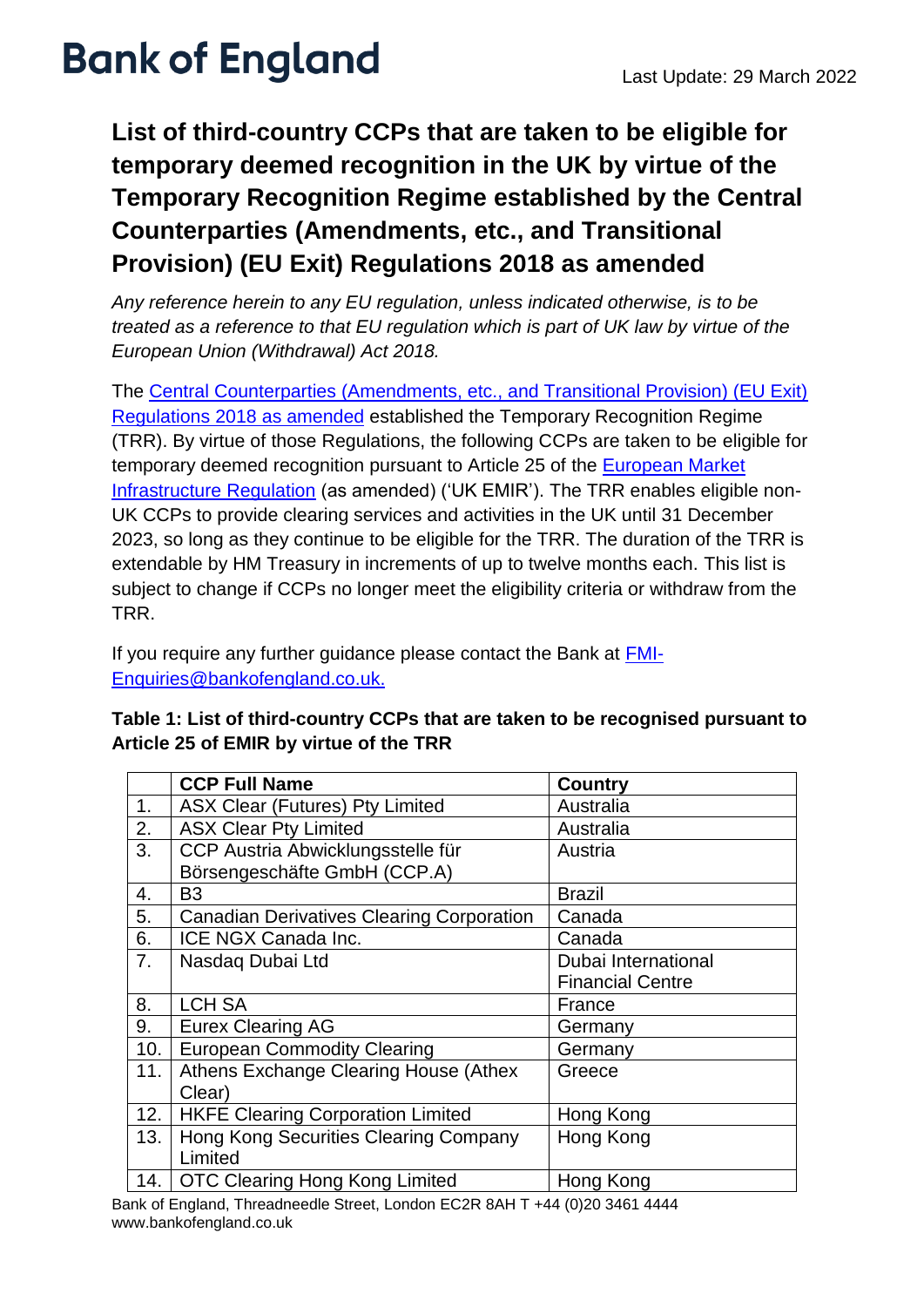# **Bank of England**

|     | <b>CCP Full Name</b>                                      | <b>Country</b>                  |
|-----|-----------------------------------------------------------|---------------------------------|
| 15. | The SEHK Options Clearing House Limited                   | Hong Kong                       |
| 16. | The Clearing Corporation of India Ltd                     | India                           |
| 17. | <b>Indian Clearing Corporation Limited</b>                | India                           |
| 18. | Metropolitan Clearing Corporation of India                | India                           |
|     | Limited*                                                  |                                 |
| 19. | <b>NSE Clearing Limited</b>                               | India                           |
| 20. | India International Clearing Corporation                  | India                           |
|     | (IFSC) Limited                                            |                                 |
| 21. | <b>NSE IFSC Clearing Corporation Limited</b>              | India                           |
| 22. | Cassa di Compensazione e Garanzia                         | Italy                           |
|     | S.p.A. (CC&G)                                             |                                 |
| 23. | Japan Securities Clearing Corporation                     | Japan                           |
| 24. | <b>Tokyo Financial Exchange</b>                           | Japan                           |
| 25. | <b>Bursa Malaysia Derivatives Clearing</b>                | Malaysia                        |
|     | Berhad (BMDC)                                             |                                 |
| 26. | Asigna Compensacion y Liquidacion                         | Mexico                          |
| 27. | European Central Counterparty N.V.                        | The Netherlands                 |
| 28. | ICE Clear Netherlands B.V.                                | The Netherlands                 |
| 29. | <b>New Zealand Clearing Limited</b>                       | <b>New Zealand</b>              |
| 30. | <b>KDPW CCP</b>                                           | Poland                          |
| 31. | OMIClear - C.C., S.A.                                     | Portugal                        |
| 32. | ICE Clear Singapore                                       | Singapore                       |
| 33. | <b>Singapore Exchange Derivatives Clearing</b><br>Limited | Singapore                       |
| 34. | The Central Depository (Pte) Limited                      | Singapore                       |
| 35. | <b>JSE Clear</b>                                          | South Africa                    |
| 36. | Korea Exchange, Inc.                                      | South Korea                     |
| 37. | <b>BME Clearing</b>                                       | Spain                           |
| 38. | Nasdaq Clearing AB                                        | Sweden                          |
| 39. | SIX x-clear AG                                            | Switzerland                     |
| 40. | <b>Dubai Commodities Clearing Corporation</b>             | United Arab Emirates            |
| 41. | Chicago Mercantile Exchange, Inc.                         | <b>United States of America</b> |
| 42. | <b>Fixed Income Clearing Corporation</b>                  | United States of America        |
| 43. | <b>ICE Clear Credit LLC</b>                               | <b>United States of America</b> |
| 44. | ICE Clear US, Inc.                                        | <b>United States of America</b> |
| 45. | Minneapolis Grain Exchange, LLC.                          | <b>United States of America</b> |
| 46. | <b>National Securities Clearing Corporation</b>           | <b>United States of America</b> |
| 47. | Nodal Clear, LLC                                          | United States of America        |
| 48. | The Options Clearing Corporation                          | <b>United States of America</b> |

\*The Metropolitan Clearing Corporation of India Limited is in the run off regime (The [Financial Services Contracts \(Transitional and Saving Provision\) \(EU Exit\)](https://www.legislation.gov.uk/ukdsi/2019/9780111178416)  [Regulations 2019\)](https://www.legislation.gov.uk/ukdsi/2019/9780111178416). The Metropolitan Clearing Corporation of India Limited shall retain its temporary permission until 6 July 2022.